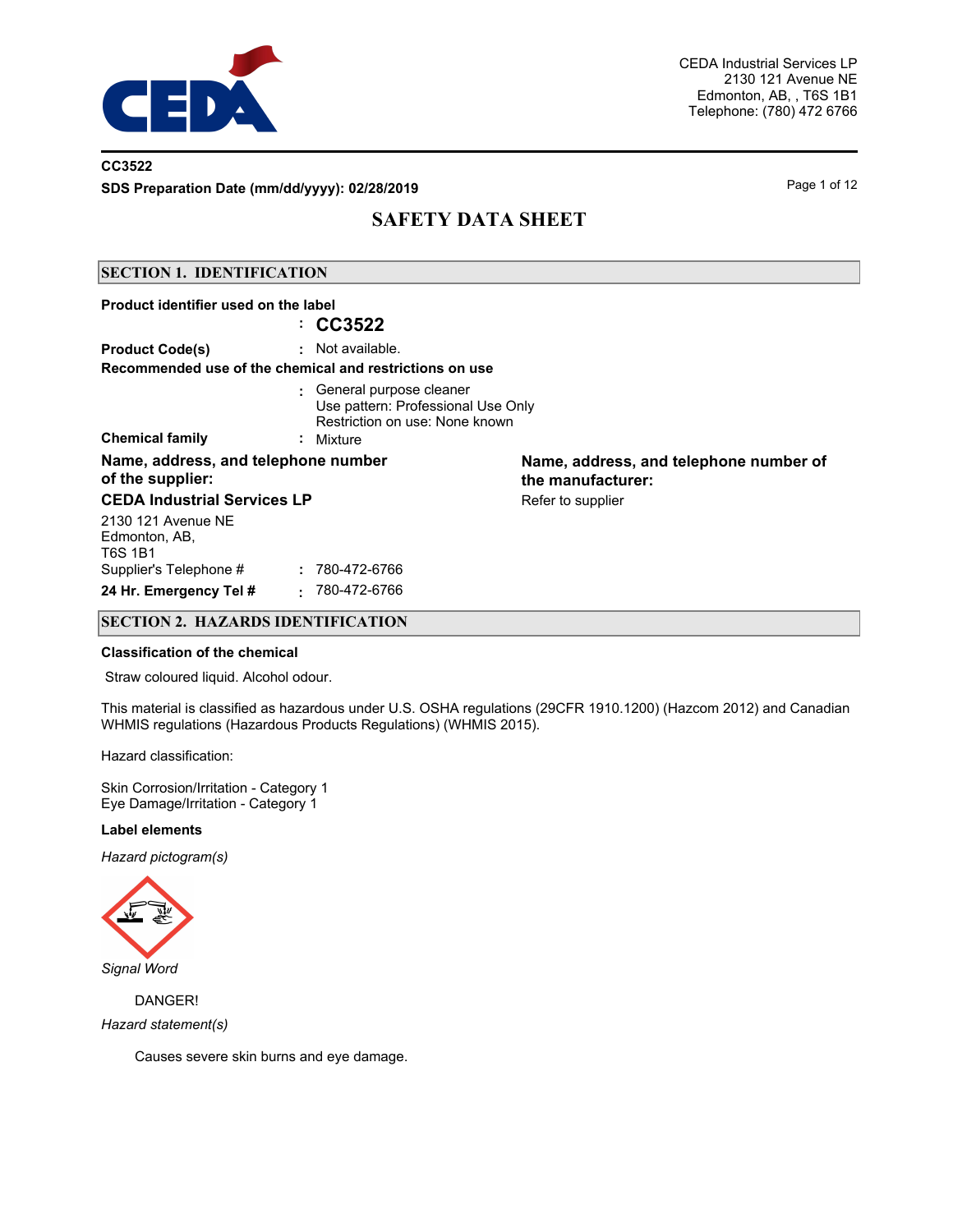

# **CC3522 SDS Preparation Date (mm/dd/yyyy): 02/28/2019 Page 2 of 12** Page 2 of 12

# **SAFETY DATA SHEET**

*Precautionary statement(s)*

Do not breathe mist. Wash thoroughly after handling. Wear protective gloves/clothing and eye/face protection.

IF SWALLOWED: Rinse mouth. Do NOT induce vomiting. IF ON SKIN (or hair): Take off immediately all contaminated clothing. Rinse skin with water/shower. Wash contaminated clothing before reuse. If inhaled: Remove person to fresh air and keep comfortable for breathing. Immediately call a POISON CENTER or doctor/physician. IF IN EYES: Rinse cautiously with water for several minutes. Remove contact lenses, if present and easy to do. Continue rinsing. Immediately call a POISON CENTER or doctor/physician.

Store locked up.

Dispose of contents/container in accordance with local regulation.

#### **Other hazards**

Other hazards which do not result in classification: Burning produces obnoxious and toxic fumes. Chronic skin contact with low concentrations may cause dermatitis. May cause respiratory tract irritation.

## **SECTION 3. COMPOSITION/INFORMATION ON INGREDIENTS**

Mixture

| <b>Chemical name</b>                                                                          | Common name and synonyms                 | CAS#        | Concentration (% by weight) |
|-----------------------------------------------------------------------------------------------|------------------------------------------|-------------|-----------------------------|
| Dipropylene glycol methyl ether                                                               | <b>DPGMF</b>                             | 34590-94-8  | $5.0 - 10.0$                |
| Sodium metasilicate                                                                           | Sodium silicate                          | 6834-92-0   | $5.0 - 10.0$                |
| Nonylphenol ethoxylate                                                                        | Nonylphenol polyethylene glycol<br>ether | 127087-87-0 | $1.0 - 5.0$                 |
| Ethylenediamine-tetraacetic acid<br>(EDTA)                                                    | <b>FDTA</b>                              | 60-00-4     | $1.0 - 5.0$                 |
| Poly(oxy-1,2-ethanediyl), .alpha.<br>-isodecyl-.omega.-hydroxy-,<br>phosphate, potassium salt | Polyoxyethylene decyl<br>phosphate       | 68071-17-0  | $1.0 - 5.0$                 |
| Sodium xylenesulfonate                                                                        | Sodium dimethylbenzene<br>sulfonate      | 1300-72-7   | $1.0 - 5.0$                 |

The exact concentrations of the above listed chemicals are being withheld as a trade secret.

## **SECTION 4. FIRST-AID MEASURES**

#### **Description of first aid measures**

| Ingestion    | : Never give anything by mouth to an unconscious person. Do NOT induce vomiting.<br>Have victim rinse mouth with water, then give one to two glasses of water to drink.<br>Seek immediate medical attention/advice.                                                                                                                                  |
|--------------|------------------------------------------------------------------------------------------------------------------------------------------------------------------------------------------------------------------------------------------------------------------------------------------------------------------------------------------------------|
| Inhalation   | : Immediately remove person to fresh air. If breathing is difficult, give oxygen by<br>qualified medical personnel only. If breathing has stopped, give artificial respiration.<br>Seek immediate medical attention/advice.                                                                                                                          |
| Skin contact | : Wear appropriate protective equipment. Remove/Take off immediately all<br>contaminated clothing. Immediately flush skin with gently flowing, running water for at<br>least 20 minutes. Do not rub area of contact. Obtain medical attention immediately.<br>Wash contaminated clothing before reuse. Contaminated leather may require<br>disposal. |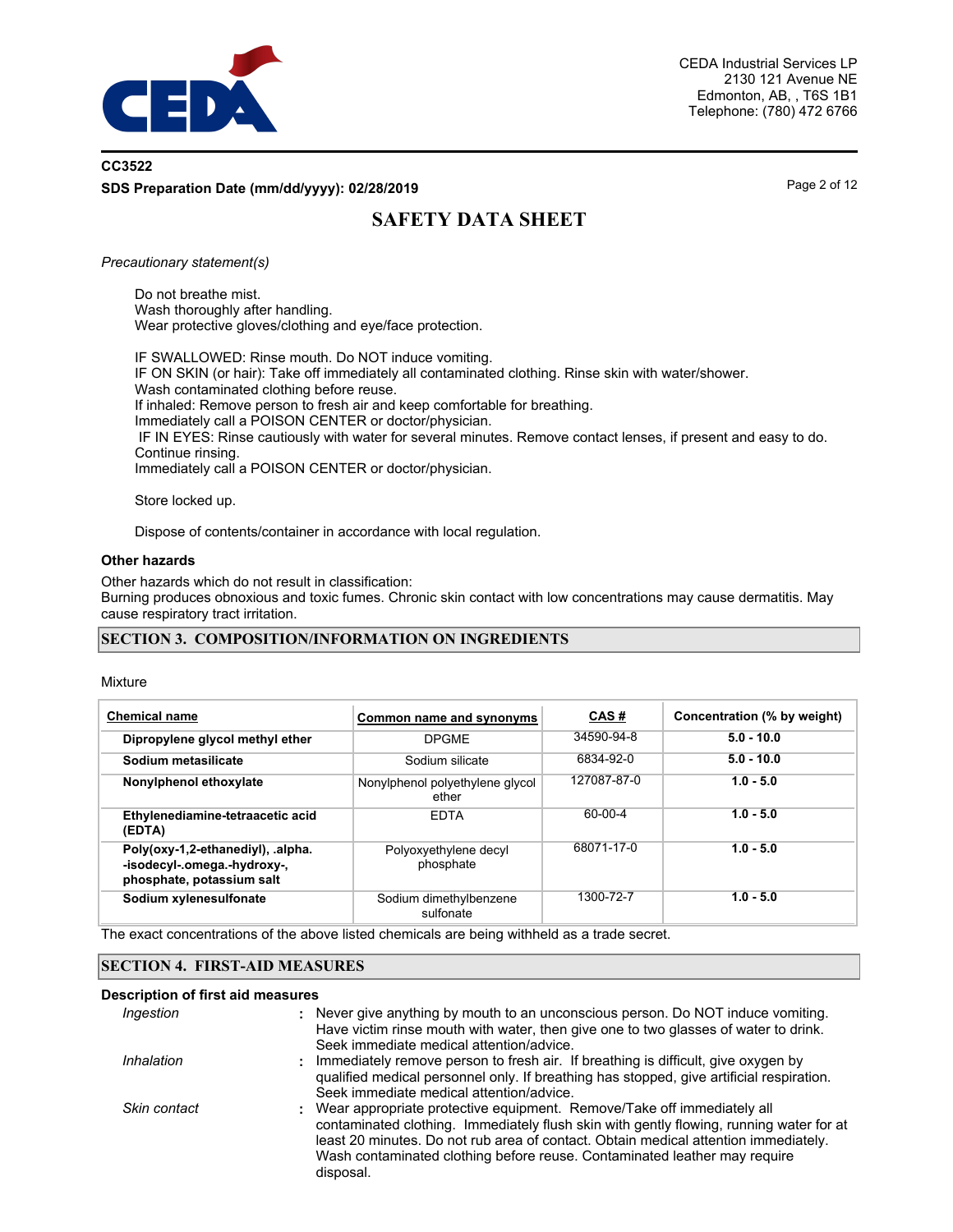

# **CC3522 SDS Preparation Date (mm/dd/yyyy): 02/28/2019 Page 3 of 12** Page 3 of 12

# **SAFETY DATA SHEET**

| Eye contact                                                | : Wear appropriate protective equipment. Protect unharmed eye. If in contact with eyes,<br>immediately flush eyes with running water for at least 20 minutes. If contact lens is<br>present, DO NOT delay flushing or attempt to remove the lens until flushing is done.<br>Obtain medical attention immediately.<br>Most important symptoms and effects, both acute and delayed                    |
|------------------------------------------------------------|-----------------------------------------------------------------------------------------------------------------------------------------------------------------------------------------------------------------------------------------------------------------------------------------------------------------------------------------------------------------------------------------------------|
|                                                            | : Causes severe skin irritation. Symptoms may include redness, blistering, pain and<br>swelling. Causes serious eye damage. Symptoms may include severe pain, blurred<br>vision, redness and corrosive damage. May cause respiratory irritation. Ingestion may                                                                                                                                      |
|                                                            | cause gastrointestinal irritation, nausea, vomiting and diarrhea.<br>Indication of any immediate medical attention and special treatment needed                                                                                                                                                                                                                                                     |
|                                                            | : Immediate medical attention is required. Causes chemical burns. Treat<br>symptomatically.                                                                                                                                                                                                                                                                                                         |
| <b>SECTION 5. FIRE-FIGHTING MEASURES</b>                   |                                                                                                                                                                                                                                                                                                                                                                                                     |
| <b>Extinguishing media</b><br>Suitable extinguishing media |                                                                                                                                                                                                                                                                                                                                                                                                     |
|                                                            | Use media suitable to the surrounding fire such as water fog or fine spray, alcohol<br>foams, carbon dioxide and dry chemical.                                                                                                                                                                                                                                                                      |
| Unsuitable extinguishing media                             | : Use water spray with caution. Do not use a solid water stream as it may scatter and<br>spread fire.                                                                                                                                                                                                                                                                                               |
|                                                            | Special hazards arising from the substance or mixture / Conditions of flammability                                                                                                                                                                                                                                                                                                                  |
|                                                            | : Not considered flammable. Closed containers may rupture if exposed to excess heat<br>or flame due to a build-up of internal pressure.                                                                                                                                                                                                                                                             |
| Flammability classification (OSHA 29 CFR 1910.106)         | : Not flammable.                                                                                                                                                                                                                                                                                                                                                                                    |
| <b>Hazardous combustion products</b>                       |                                                                                                                                                                                                                                                                                                                                                                                                     |
|                                                            | : Phosphorus oxides. Sodium oxides. Potassium oxides                                                                                                                                                                                                                                                                                                                                                |
| Protective equipment for fire-fighters                     | Special protective equipment and precautions for firefighters                                                                                                                                                                                                                                                                                                                                       |
| Special fire-fighting procedures                           | : Firefighters must use standard protective equipment including flame retardant coat,<br>helmet with face shield, gloves, rubber boots, and in enclosed spaces, SCBA.                                                                                                                                                                                                                               |
|                                                            | Move containers from fire area if safe to do so. Use water to cool fire-exposed<br>containers. Prevent runoff from fire control or dilution from entering sewers, drains,<br>drinking water supply or any natural waterway. Dike for water control.                                                                                                                                                 |
| <b>SECTION 6. ACCIDENTAL RELEASE MEASURES</b>              |                                                                                                                                                                                                                                                                                                                                                                                                     |
|                                                            | Personal precautions, protective equipment and emergency procedures                                                                                                                                                                                                                                                                                                                                 |
|                                                            | : Restrict access to area until completion of clean-up. Ensure clean-up is conducted by<br>trained personnel only. All persons dealing with clean-up should wear the appropriate<br>protective equipment including self-contained breathing apparatus. Refer to Section 8,<br>EXPOSURE CONTROLS AND PERSONAL PROTECTION, for additional information<br>on acceptable personal protective equipment. |
| <b>Environmental precautions</b>                           | Ensure spilled product does not enter drains, sewers, waterways, or confined spaces.<br>If necessary, dike well ahead of the spill to prevent runoff into drains, sewers, or any<br>natural waterway or drinking supply.                                                                                                                                                                            |
| Methods and material for containment and cleaning up       |                                                                                                                                                                                                                                                                                                                                                                                                     |
|                                                            | : Remove all sources of ignition. Ventilate area of release. Stop the spill at source if it is<br>safe to do so. Dike for water control. Contain and absorb spilled liquid with<br>non-combustible, inert absorbent material (e.g. sand), then place absorbent material<br>into a container for later disposal (see Section 13). Notify the appropriate authorities as                              |

required.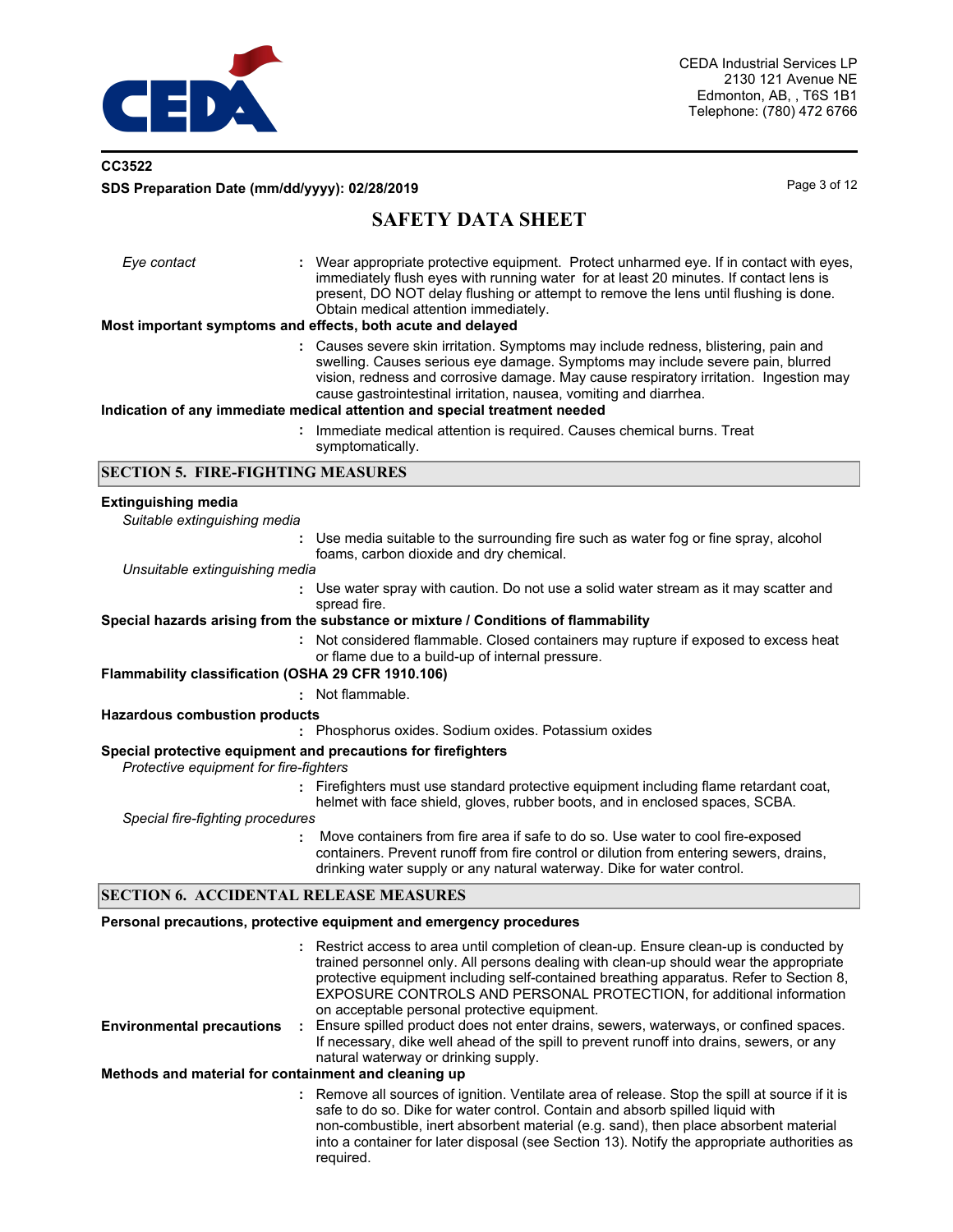

# **CC3522 SDS Preparation Date (mm/dd/yyyy): 02/28/2019 Page 4 of 12** Page 4 of 12

# **SAFETY DATA SHEET**

#### **Special spill response procedures**

- **:** If a spill/release in excess of the EPA reportable quantity is made into the environment, immediately notify the national response center in the United States (phone: 1-800-424-8802).
	- US CERCLA Reportable quantity (RQ): See section 15.

#### **SECTION 7. HANDLING AND STORAGE**

#### **Precautions for safe handling**

| <b>Conditions for safe storage</b> | : Wear protective gloves/clothing and eye/face protection. Use only in well-ventilated<br>areas. Do not breathe fumes or mists. Avoid contact with skin, eyes and clothing.<br>Wash thoroughly after handling. Keep away from heat and flame. Keep away from<br>incompatibles. Keep containers tightly closed when not in use.<br>Store in a well-ventilated place. Keep container tightly closed. Store locked up. Keep<br>away from incompatibles. Storage area should be clearly identified, clear of obstruction |  |  |
|------------------------------------|----------------------------------------------------------------------------------------------------------------------------------------------------------------------------------------------------------------------------------------------------------------------------------------------------------------------------------------------------------------------------------------------------------------------------------------------------------------------------------------------------------------------|--|--|
| Incompatible materials             | and accessible only to trained and authorized personnel. Inspect periodically for<br>damage or leaks. Do not freeze.<br>: Strong acids.                                                                                                                                                                                                                                                                                                                                                                              |  |  |

### **SECTION 8. EXPOSURE CONTROLS / PERSONAL PROTECTION**

| <b>Exposure Limits:</b>                                                                       |                  |               |                 |             |
|-----------------------------------------------------------------------------------------------|------------------|---------------|-----------------|-------------|
| <b>Chemical Name</b>                                                                          | <b>ACGIH TLV</b> |               | <b>OSHA PEL</b> |             |
|                                                                                               | <b>TWA</b>       | <b>STEL</b>   | <b>PEL</b>      | <b>STEL</b> |
| Sodium metasilicate                                                                           | N/Av             | N/Av          | N/Av            | N/Av        |
| Dipropylene glycol methyl ether                                                               | 100ppm (skin)    | 150ppm (skin) | 100ppm (skin)   | N/Av        |
| Nonylphenol ethoxylate                                                                        | N/Av             | N/Av          | N/Av            | N/Av        |
| Ethylenediamine-tetraacetic acid<br>(EDTA)                                                    | N/Av             | N/Av          | N/Av            | N/Av        |
| Poly(oxy-1,2-ethanediyl), .alpha.<br>-isodecyl-.omega.-hydroxy-,<br>phosphate, potassium salt | N/Av             | N/Av          | N/Av            | N/Av        |
| Sodium xylenesulfonate                                                                        | N/Av             | N/Av          | N/Av            | N/Av        |

### **Exposure controls**

### **Ventilation and engineering measures**

|                               | : Use only in well-ventilated areas. Use general or local exhaust ventilation to maintain<br>air concentrations below recommended exposure limits.                                                                                                                                                                                                                                                                                                                                 |
|-------------------------------|------------------------------------------------------------------------------------------------------------------------------------------------------------------------------------------------------------------------------------------------------------------------------------------------------------------------------------------------------------------------------------------------------------------------------------------------------------------------------------|
| <b>Respiratory protection</b> | : Respiratory protection is required if the concentrations exceed the TLV.<br>NIOSH-approved respirators are recommended. A self contained breathing apparatus<br>should be used in emergency situations or instances where exposure levels are not<br>known. Seek advice from respiratory protection specialists. Respirators should be<br>selected based on the form and concentration of contaminants in air, and in<br>accordance with OSHA (29 CFR 1910.134) or CSA Z94.4-02. |
| <b>Skin protection</b>        | : Wear protective gloves/clothing. Advice should be sought from glove suppliers.                                                                                                                                                                                                                                                                                                                                                                                                   |
| Eye / face protection         | : Wear eye/face protection. Safety glasses with side-shields or chemical splash<br>goggles.                                                                                                                                                                                                                                                                                                                                                                                        |
| Other protective equipment    | An eyewash station and safety shower should be made available in the immediate<br>working area. Other equipment may be required depending on workplace standards.                                                                                                                                                                                                                                                                                                                  |

**General hygiene considerations**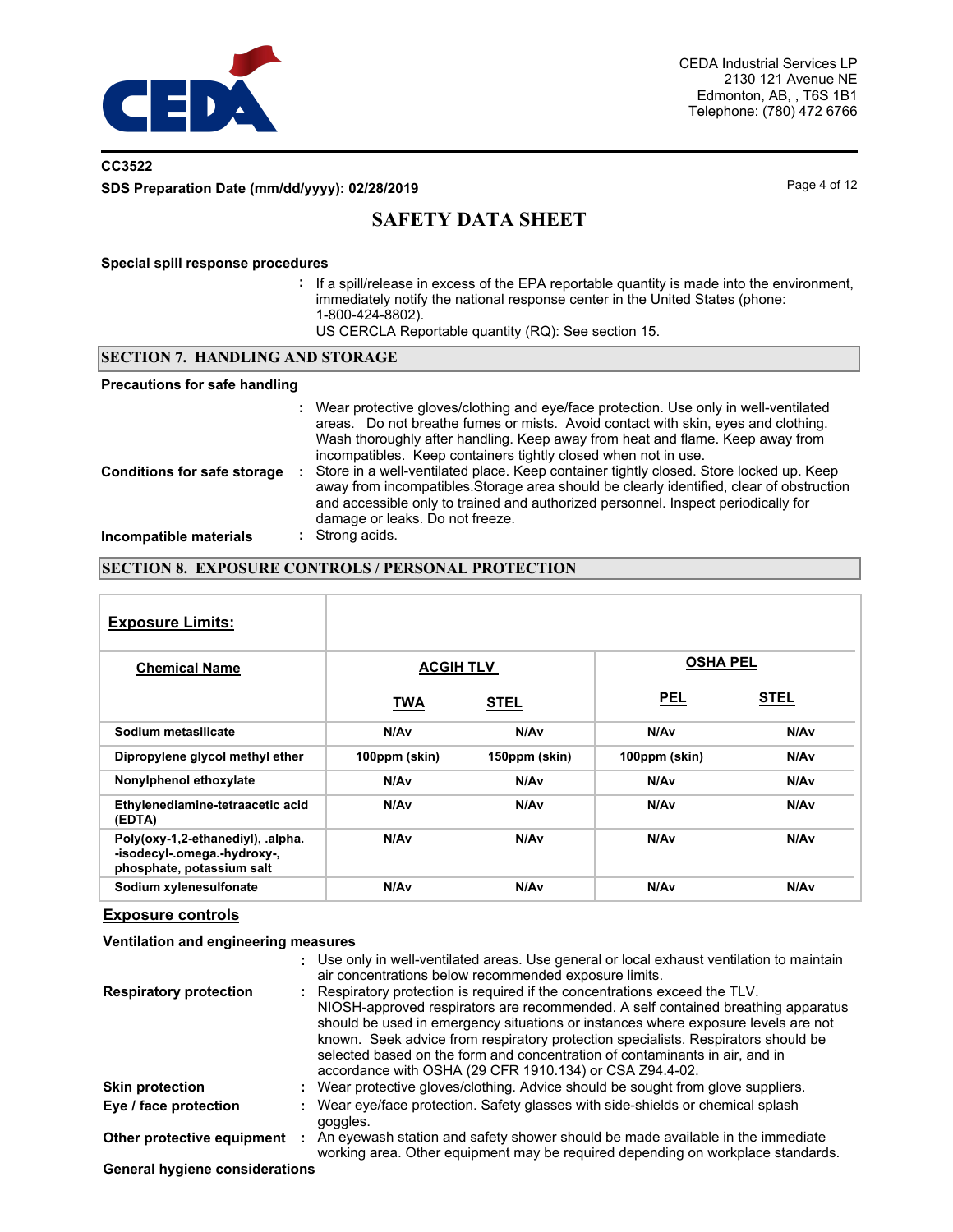

# **CC3522 SDS Preparation Date (mm/dd/yyyy): 02/28/2019 Page 5 of 12 Page 5 of 12**

# **SAFETY DATA SHEET**

**:** Do not breathe fumes or mists. Do not ingest. Avoid contact with skin, eyes and clothing. Do not eat, drink, smoke or use cosmetics while working with this product. Upon completion of work, wash hands before eating, drinking, smoking or use of toilet facilities. Remove soiled clothing and wash it thoroughly before reuse.

|                                                     | rading our received bondard districting and washing aroused the<br><b>SECTION 9. PHYSICAL AND CHEMICAL PROPERTIES</b> |  |  |  |  |
|-----------------------------------------------------|-----------------------------------------------------------------------------------------------------------------------|--|--|--|--|
| <b>Appearance</b>                                   | Straw coloured liquid.                                                                                                |  |  |  |  |
| Odour                                               | Alcohol odour.                                                                                                        |  |  |  |  |
| <b>Odour threshold</b>                              | Not applicable.                                                                                                       |  |  |  |  |
| рH                                                  | $9 - 11$                                                                                                              |  |  |  |  |
| <b>Melting/Freezing point</b>                       | $: -5 - 0^{\circ}C$                                                                                                   |  |  |  |  |
| Initial boiling point and boiling range             |                                                                                                                       |  |  |  |  |
|                                                     | Not available.                                                                                                        |  |  |  |  |
| <b>Flash point</b>                                  | Does not burn                                                                                                         |  |  |  |  |
| <b>Flashpoint (Method)</b>                          | Not applicable.                                                                                                       |  |  |  |  |
| <b>Evaporation rate (BuAe = 1)</b> : Not available. |                                                                                                                       |  |  |  |  |
| <b>Flammability (solid, gas)</b>                    | : Not applicable.                                                                                                     |  |  |  |  |
| Lower flammable limit (% by vol.)                   |                                                                                                                       |  |  |  |  |
|                                                     | Not applicable.                                                                                                       |  |  |  |  |
| Upper flammable limit (% by vol.)                   |                                                                                                                       |  |  |  |  |
|                                                     | Not applicable.                                                                                                       |  |  |  |  |
| <b>Oxidizing properties</b>                         | None known.                                                                                                           |  |  |  |  |
| <b>Explosive properties</b>                         | : Not explosive                                                                                                       |  |  |  |  |
| Vapour pressure                                     | : Not available.                                                                                                      |  |  |  |  |
| <b>Vapour density</b>                               | : Not available.                                                                                                      |  |  |  |  |
| Relative density / Specific gravity                 |                                                                                                                       |  |  |  |  |
|                                                     | 1.065                                                                                                                 |  |  |  |  |
| Solubility in water                                 | Soluble                                                                                                               |  |  |  |  |
| Other solubility(ies)                               | : Not available.                                                                                                      |  |  |  |  |
|                                                     | Partition coefficient: n-octanol/water or Coefficient of water/oil distribution                                       |  |  |  |  |
|                                                     | : Not available.                                                                                                      |  |  |  |  |
| <b>Auto-ignition temperature</b>                    | : Not applicable.                                                                                                     |  |  |  |  |
| Decomposition temperature : Not available.          |                                                                                                                       |  |  |  |  |
| <b>Viscosity</b>                                    | Not available.                                                                                                        |  |  |  |  |
| Volatiles (% by weight)                             | : Not available.                                                                                                      |  |  |  |  |
| Volatile organic Compounds (VOC's)                  |                                                                                                                       |  |  |  |  |
| Absolute pressure of container                      | Not available.                                                                                                        |  |  |  |  |
|                                                     |                                                                                                                       |  |  |  |  |
|                                                     | Not available.                                                                                                        |  |  |  |  |
| <b>Flame projection length</b>                      | : Not available.                                                                                                      |  |  |  |  |
| Other physical/chemical comments                    |                                                                                                                       |  |  |  |  |
|                                                     | : None known or reported by the manufacturer.                                                                         |  |  |  |  |
| <b>SECTION 10. STABILITY AND REACTIVITY</b>         |                                                                                                                       |  |  |  |  |
|                                                     |                                                                                                                       |  |  |  |  |

| SECTION IV. STABILITY AND REACTIVITY |                                                                                                                                        |  |  |  |
|--------------------------------------|----------------------------------------------------------------------------------------------------------------------------------------|--|--|--|
| <b>Reactivity</b>                    | : Not normally reactive.                                                                                                               |  |  |  |
| <b>Chemical stability</b>            | Material is stable under normal conditions.<br>÷.,                                                                                     |  |  |  |
| Possibility of hazardous reactions   |                                                                                                                                        |  |  |  |
|                                      | : Hazardous polymerization does not occur.                                                                                             |  |  |  |
| <b>Conditions to avoid</b>           | : Avoid heat and open flame. Keep away from incompatibles. Keep container tightly<br>closed when not in use. Avoid contact with water. |  |  |  |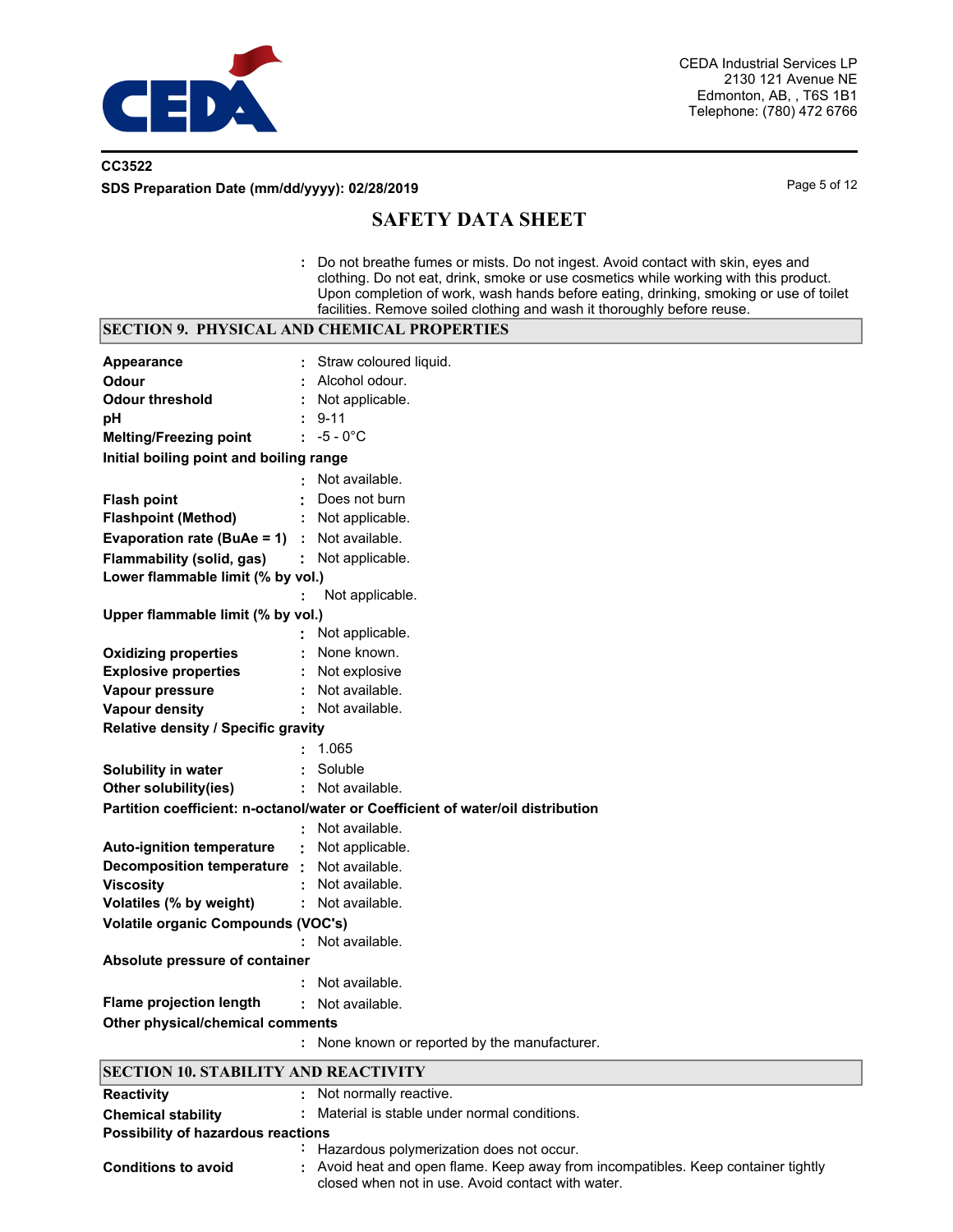

## **CC3522 SDS Preparation Date (mm/dd/yyyy): 02/28/2019 Page 6 of 12 Page 6 of 12**

# **SAFETY DATA SHEET**

**Incompatible materials :** Strong acids. **Hazardous decomposition products**

None known, refer to hazardous combustion products in Section 5. **:**

### **SECTION 11. TOXICOLOGICAL INFORMATION**

## **Information on likely routes of exposure:**

**Routes of entry inhalation :** YES

**Routes of entry skin & eye :** YES

**Routes of entry Ingestion :** YES

**Routes of exposure skin absorption**

**:** NO

## **Potential Health Effects:**

### **Signs and symptoms of short-term (acute) exposure**

*Sign and symptoms Inhalation*

|                                                  |    | May cause severe irritation to the nose, throat and respiratory tract.                                                                                                                                                                                                                                                     |
|--------------------------------------------------|----|----------------------------------------------------------------------------------------------------------------------------------------------------------------------------------------------------------------------------------------------------------------------------------------------------------------------------|
| Sign and symptoms ingestion                      |    |                                                                                                                                                                                                                                                                                                                            |
|                                                  |    | : Ingestion may cause gastrointestinal irritation, nausea, vomiting and diarrhea.                                                                                                                                                                                                                                          |
| Sign and symptoms skin                           |    | Causes skin burns. Symptoms may include redness, blistering, pain and swelling.                                                                                                                                                                                                                                            |
| Sign and symptoms eyes                           |    | Causes serious eye damage. Symptoms may include redness, pain, tearing and<br>conjunctivitis. Permanent eye damage including blindness could result.                                                                                                                                                                       |
| <b>Potential Chronic Health Effects</b>          |    |                                                                                                                                                                                                                                                                                                                            |
|                                                  |    | : Chronic skin contact with low concentrations may cause dermatitis.                                                                                                                                                                                                                                                       |
| <b>Mutagenicity</b>                              |    | Not expected to be mutagenic in humans.                                                                                                                                                                                                                                                                                    |
| Carcinogenicity                                  |    | : No components are listed as carcinogens by ACGIH, IARC, OSHA or NTP.                                                                                                                                                                                                                                                     |
| <b>Reproductive effects &amp; Teratogenicity</b> |    |                                                                                                                                                                                                                                                                                                                            |
|                                                  |    | : Not expected to have other reproductive effects.                                                                                                                                                                                                                                                                         |
| <b>Sensitization to material</b>                 | к. | Not expected to be a skin or respiratory sensitizer.                                                                                                                                                                                                                                                                       |
|                                                  |    | Specific target organ effects : According to the classification criteria of U.S. OSHA regulations (29CFR 1910.1200)<br>(Hazcom 2012) and Canadian WHMIS regulations (Hazardous Products Regulations)<br>(WHMIS 2015), this product is not expected to cause target organ toxicity through<br>single or repeated exposures. |
| Medical conditions aggravated by overexposure    |    |                                                                                                                                                                                                                                                                                                                            |
|                                                  |    | : Pre-existing skin, eye and respiratory disorders.                                                                                                                                                                                                                                                                        |
| <b>Synergistic materials</b>                     |    | Not available.                                                                                                                                                                                                                                                                                                             |
| Toxicological data                               |    | There is no available data for the product itself, only for the ingredients. See below for<br>individual ingredient acute toxicity data.                                                                                                                                                                                   |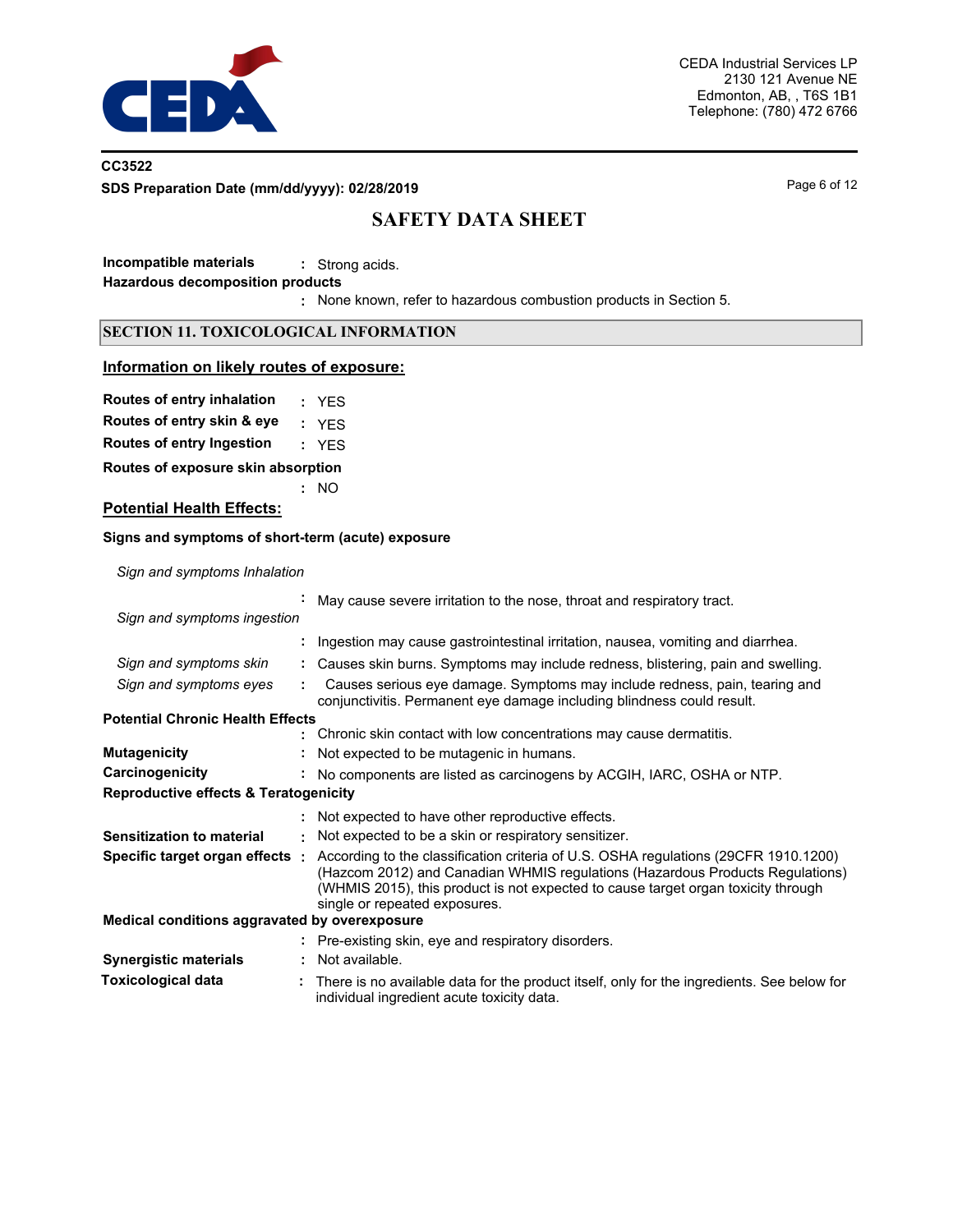

## **CC3522 SDS Preparation Date (mm/dd/yyyy): 02/28/2019 Page 7 of 12 Page 7 of 12**

# **SAFETY DATA SHEET**

|                                                                                                  | $LC_{50}(4hr)$                       | $LD_{50}$         |                                |  |
|--------------------------------------------------------------------------------------------------|--------------------------------------|-------------------|--------------------------------|--|
| <b>Chemical name</b>                                                                             | inh, rat                             | (Oral, rat)       | (Rabbit, dermal)               |  |
| Dipropylene glycol methyl<br>ether                                                               | $>3$ mg/L                            | 5120mg/kg         | 9480mg/kg                      |  |
| Sodium metasilicate                                                                              | > 2.06 mg/L (mist) (No mortality)    | 1152 - 1349 mg/kg | > 5000 mg/kg                   |  |
| Nonylphenol ethoxylate                                                                           | N/Av                                 | 960 - 3980 mg/kg  | > 2000 - 2911 mg/kg            |  |
| Ethylenediamine-tetraacetic<br>acid (EDTA)                                                       | N/Av                                 | 1700 mg/kg        | N/Av                           |  |
| Poly(oxy-1,2-ethanediyl),<br>.alpha.-isodecyl-.omega.<br>-hydroxy-, phosphate,<br>potassium salt | N/A <sub>v</sub>                     | N/Av              | N/Av                           |  |
| Sodium xylenesulfonate                                                                           | > 6.41 mg/L (aerosol) (No mortality) | 7200 mg/kg        | > 2000 mg/kg (No<br>mortality) |  |

#### **Other important toxicologica**l **hazards**

## **SECTION 12. ECOLOGICAL INFORMATION**

**Ecotoxicity :**

: Not expected to be harmful to aquatic organisms. However, these ingredients are present at such low levels, they are not expected to affect environmental toxicity. See data for individual ingredient ecotoxicity data.

## *Ecotoxicity data:*

| Ingredients                                | <b>CAS No</b> | <b>Toxicity to Fish</b>             |                  |                 |  |
|--------------------------------------------|---------------|-------------------------------------|------------------|-----------------|--|
|                                            |               | LC50 / 96h                          | NOEC / 21 day    | <b>M</b> Factor |  |
| Sodium metasilicate                        | 6834-92-0     | 260 - 310 mg/L (Rainbow<br>trout)   | N/Av             | None.           |  |
| Dipropylene glycol methyl ether            | 34590-94-8    | >10000mg/L (Fathead<br>minnow)      | N/Av             | None.           |  |
| Nonylphenol ethoxylate                     | 127087-87-0   | 2.5 - 12.5 mg/L (Fathead<br>minnow) | N/Av             | None.           |  |
| Ethylenediamine-tetraacetic acid<br>(EDTA) | 60-00-4       | >41mg/L (Bluegill sunfish)          | N/A <sub>v</sub> | None.           |  |
| Sodium xylenesulfonate                     | 1300-72-7     | > 400 mg/L (Fathead<br>minnow)      | N/Av             | None.           |  |

| Ingredients                                | <b>CAS No</b> | <b>Toxicity to Daphnia</b>             |                         |                 |  |  |
|--------------------------------------------|---------------|----------------------------------------|-------------------------|-----------------|--|--|
|                                            |               | EC50 / 48h                             | NOEC / 21 day           | <b>M</b> Factor |  |  |
| Sodium metasilicate                        | 6834-92-0     | 1700 mg/L (Daphnia<br>magna)           | N/Av                    | None.           |  |  |
| Dipropylene glycol methyl ether            | 34590-94-8    | 1919mg/L (Daphnia<br>magna)            | 0.5mg/L (Daphnia magna) | None.           |  |  |
| Nonylphenol ethoxylate                     | 127087-87-0   | $2.57 - 2.100$ mg/L<br>(Daphnia magna) | N/Av                    | None.           |  |  |
| Ethylenediamine-tetraacetic acid<br>(EDTA) | 60-00-4       | 140mg/L (Daphnia<br>magna)             | N/Av                    | None.           |  |  |
| Sodium xylenesulfonate                     | 1300-72-7     | > 408 mg/L (Daphnia<br>magna)          | N/A <sub>v</sub>        | None.           |  |  |

**<sup>:</sup>** None known or reported by the manufacturer.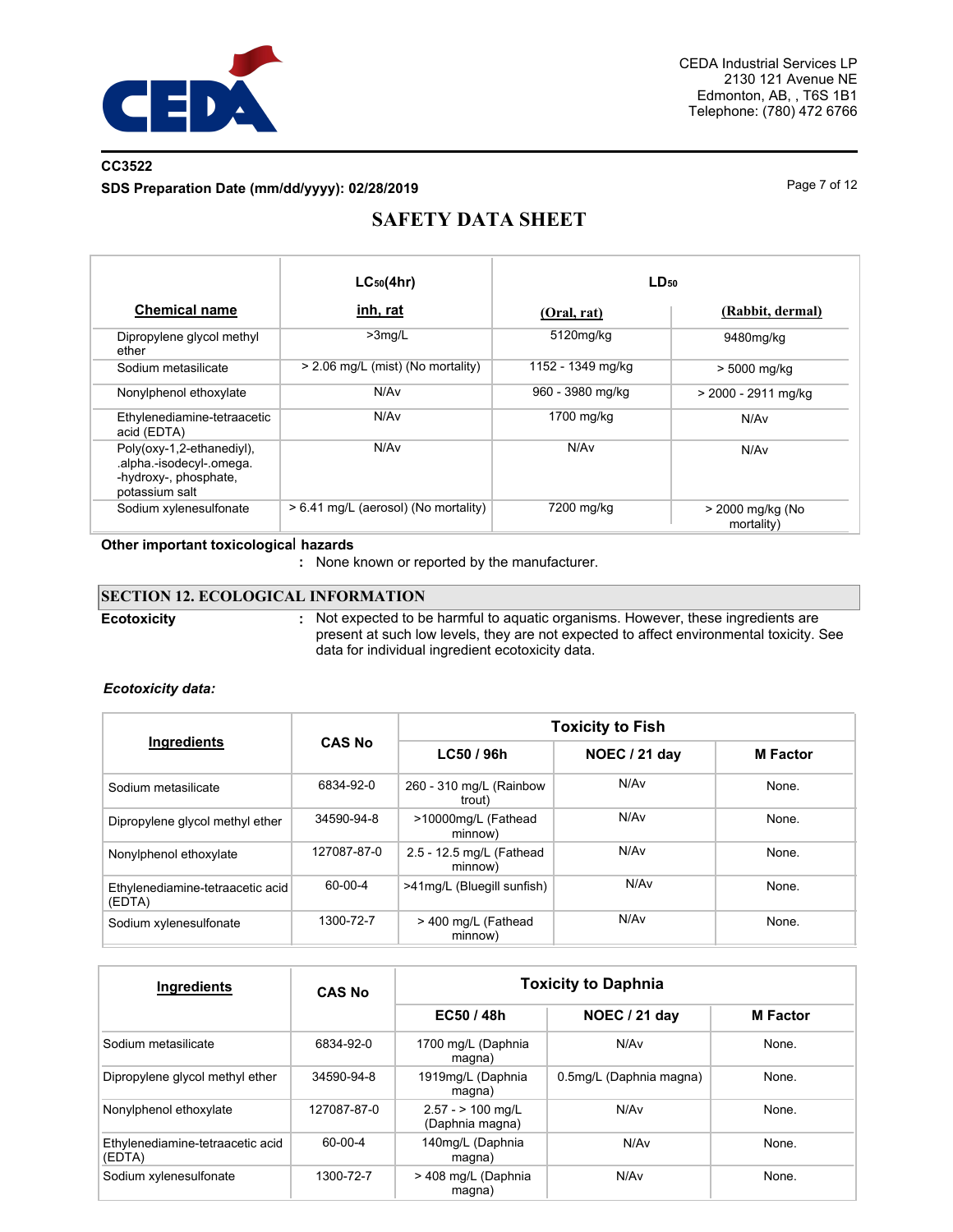

# **CC3522 SDS Preparation Date (mm/dd/yyyy): 02/28/2019 Page 8 of 12** Page 8 of 12

# **SAFETY DATA SHEET**

| Ingredients                                | <b>CAS No</b> | <b>Toxicity to Algae</b>           |                       |                 |
|--------------------------------------------|---------------|------------------------------------|-----------------------|-----------------|
|                                            |               | EC50 / 96h or 72h                  | NOEC / 96h or 72h     | <b>M</b> Factor |
| Sodium metasilicate                        | 6834-92-0     | > 345 mg/L/72hr (Green<br>algae)   | 160 mg/L/72hr         | None.           |
| Dipropylene glycol methyl ether            | 34590-94-8    | >969mg/L (Green algae)             | 969mg/L (Green algae) | None.           |
| Nonylphenol ethoxylate                     | 127087-87-0   | 12 - 50 mg/L/96hr (Green<br>algae) | N/Av                  | None.           |
| Ethylenediamine-tetraacetic acid<br>(EDTA) | 60-00-4       | >100mg/L (Green algae)             | N/Av                  | None.           |
| Sodium xylenesulfonate                     | 1300-72-7     | 230 mg/L/96hr (Green<br>algae)     | > 230 mg/L/96hr       | None.           |

**Persistence and degradability**

No data is available on the product itself. **:**

#### **Bioaccumulation potential :** No data is available on the product itself.

| <b>Components</b>                                        | Partition coefficient n-octanol/water (log Kow) | <b>Bioconcentration factor (BCF)</b> |
|----------------------------------------------------------|-------------------------------------------------|--------------------------------------|
| Dipropylene glycol methyl ether<br>(CAS 34590-94-8)      | 0.0061                                          | $\leq$ 1                             |
| Ethylenediamine-tetraacetic<br>acid (EDTA) (CAS 60-00-4) | N/Av                                            | N/Av                                 |
| Sodium xylenesulfonate (CAS<br>1300-72-7)                | $-3.12$                                         |                                      |
| <b>Mobility in soil</b>                                  | No data is available on the product itself.     |                                      |

## **Other Adverse Environmental effects**

No data is available on the product itself. **:**

## **SECTION 13. DISPOSAL CONSIDERATIONS**

| <b>Handling for Disposal</b><br><b>Methods of Disposal</b> | : Handle waste according to recommendations in Section 7.<br>: Dispose in accordance with all applicable federal, state, provincial and local<br>regulations.                                                                                                                           |
|------------------------------------------------------------|-----------------------------------------------------------------------------------------------------------------------------------------------------------------------------------------------------------------------------------------------------------------------------------------|
| <b>RCRA</b>                                                | . If this product, as supplied, becomes a waste in the United States, it may meet the<br>criteria of a hazardous waste as defined under RCRA. Title 40 CFR 261. It is the<br>responsibility of the waste generator to determine the proper waste identification and<br>disposal method. |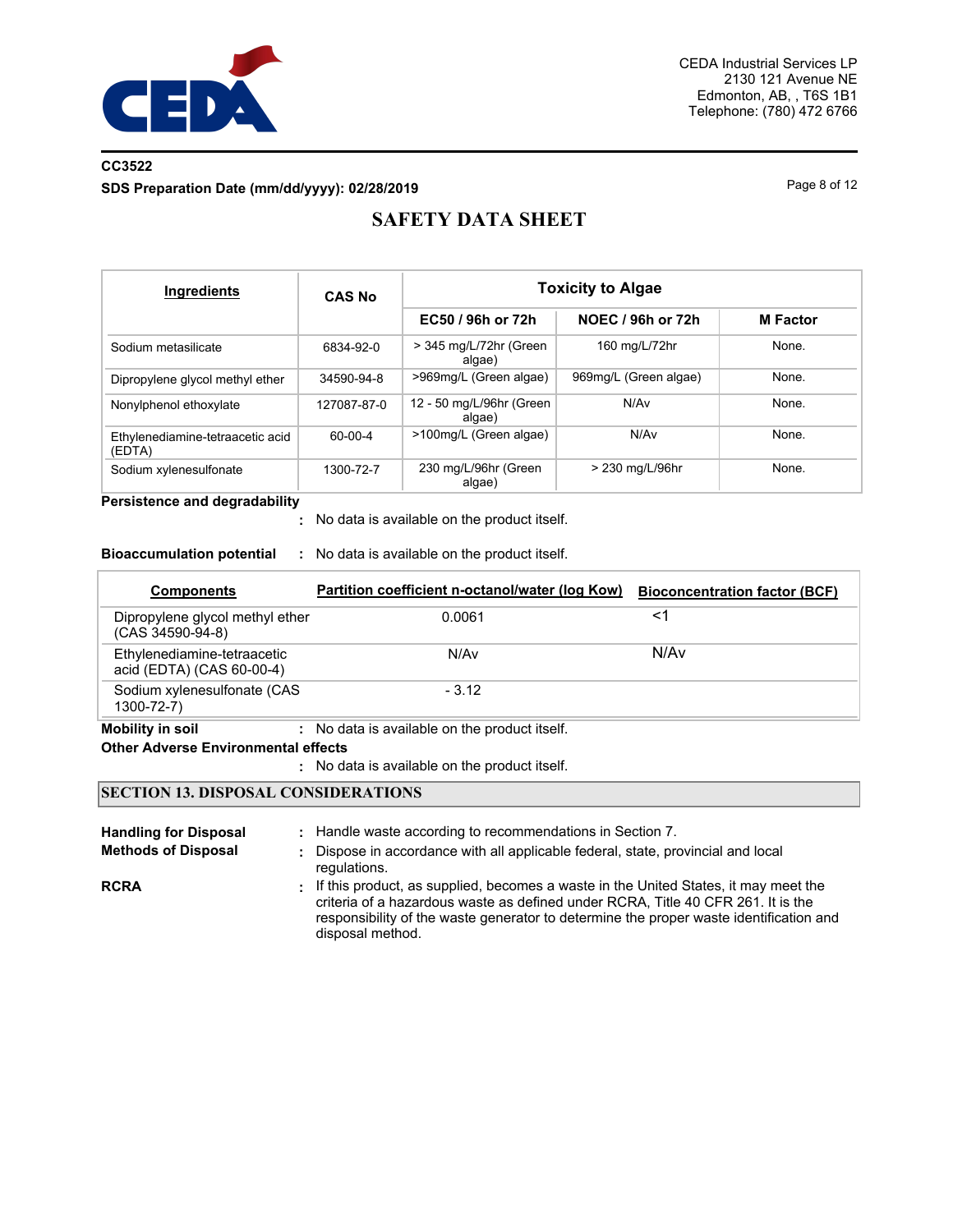

# **CC3522 SDS Preparation Date (mm/dd/yyyy): 02/28/2019 Page 9 of 12 Page 9 of 12**

# **SAFETY DATA SHEET**

## **SECTION 14. TRANSPORT INFORMATION**

| <b>Regulatory</b><br><b>Information</b>                                                                                                                                                                                                                                                                                                     | <b>UN Number</b> | UN proper shipping name | <b>Transport</b><br>hazard<br>class(es) | Packing<br>Group | Label |  |  |
|---------------------------------------------------------------------------------------------------------------------------------------------------------------------------------------------------------------------------------------------------------------------------------------------------------------------------------------------|------------------|-------------------------|-----------------------------------------|------------------|-------|--|--|
| <b>TDG</b>                                                                                                                                                                                                                                                                                                                                  | None.            | Not regulated.          | not regulated                           | none             |       |  |  |
| <b>TDG</b><br><b>Additional</b><br>information                                                                                                                                                                                                                                                                                              | None.            |                         |                                         |                  |       |  |  |
| 49CFR/DOT                                                                                                                                                                                                                                                                                                                                   | None.            | Not regulated.          | not regulated                           | none             |       |  |  |
| 49CFR/DOT<br><b>Additional</b><br>information                                                                                                                                                                                                                                                                                               | None.            |                         |                                         |                  |       |  |  |
| <b>ICAO/IATA</b>                                                                                                                                                                                                                                                                                                                            | None.            | Not regulated.          | not regulated                           | none             |       |  |  |
| <b>ICAO/IATA</b><br><b>Additional</b><br>information                                                                                                                                                                                                                                                                                        | None.            |                         |                                         |                  |       |  |  |
| <b>IMDG</b>                                                                                                                                                                                                                                                                                                                                 | None.            | Not regulated.          | not regulated                           | none             |       |  |  |
| <b>IMDG</b><br><b>Additional</b><br>information                                                                                                                                                                                                                                                                                             | None.            |                         |                                         |                  |       |  |  |
| Special precautions for user:<br>None reported by the manufacturer.<br><b>Environmental hazards</b><br>This product does not meet the criteria for an environmentally hazardous mixture,<br>according to the IMDG Code. See ECOLOGICAL INFORMATION, Section 12.<br>Transport in bulk according to Annex II of MARPOL 73/78 and the IBC Code |                  |                         |                                         |                  |       |  |  |

**:** Not available.

## **SECTION 15 - REGULATORY INFORMATION**

#### **US Federal Information:**

Components listed below are present on the following U.S. Federal chemical lists: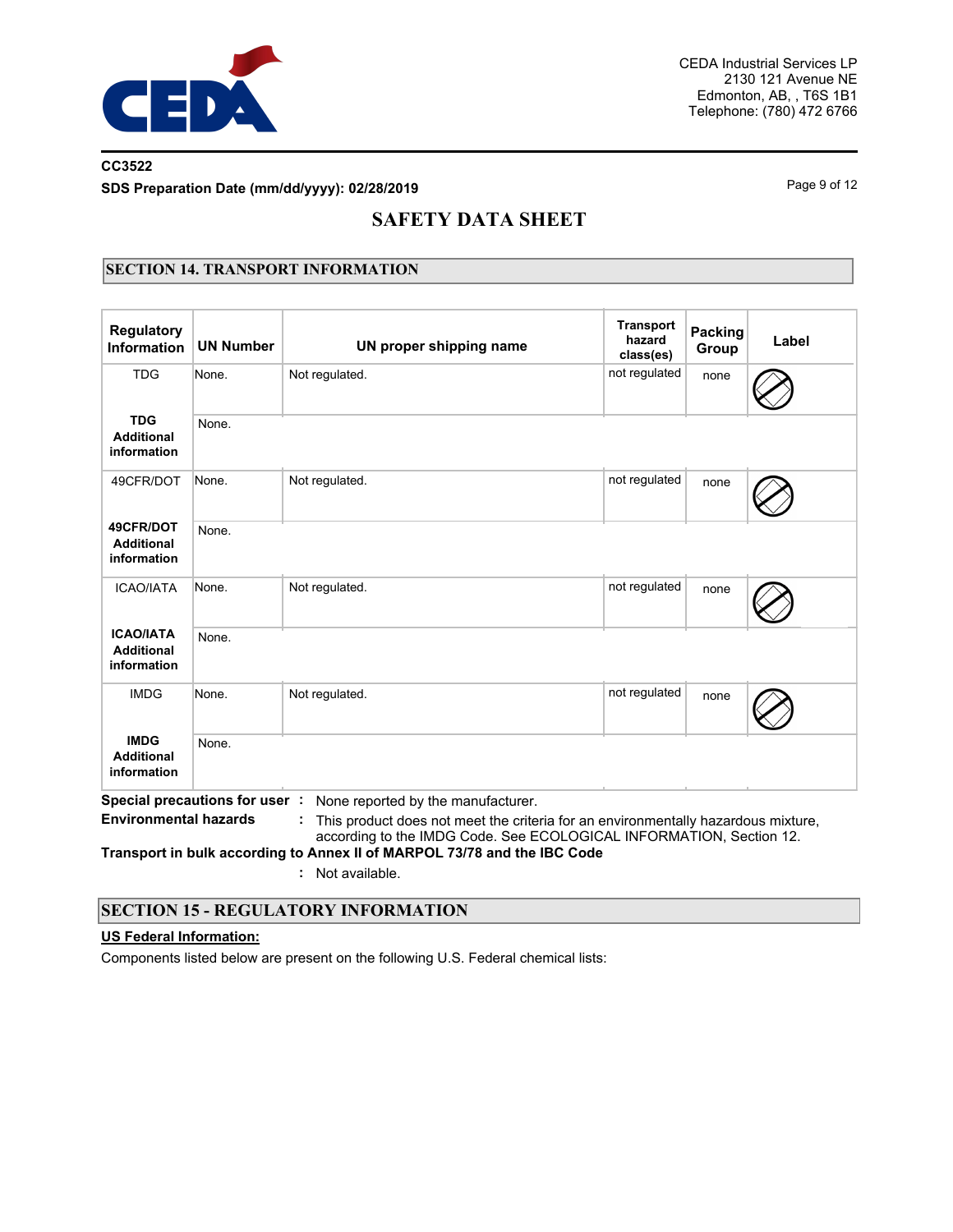

## **CC3522 SDS Preparation Date (mm/dd/yyyy): 02/28/2019 Page 10 of 12** Page 10 of 12

| Ingredients                                                                                      | CAS#          | <b>TSCA</b> | <b>CERCLA</b><br>Reportable       | <b>SARA TITLE III:</b><br>Sec. 302,<br><b>Extremely</b> | SARA TITLE III: Sec. 313, 40 CFR<br>372, Specific Toxic Chemical |                             |  |
|--------------------------------------------------------------------------------------------------|---------------|-------------|-----------------------------------|---------------------------------------------------------|------------------------------------------------------------------|-----------------------------|--|
|                                                                                                  |               | Inventory   | Quantity(RQ) (40<br>CFR 117.302): | <b>Hazardous</b><br>Substance, 40<br><b>CFR 355:</b>    | <b>Toxic Chemical</b>                                            | de minimus<br>Concentration |  |
| Sodium metasilicate                                                                              | 6834-92-0     | Yes         | N/Ap                              | N/Av                                                    | <b>No</b>                                                        | N/Ap                        |  |
| Dipropylene glycol<br>methyl ether                                                               | 34590-94-8    | Yes         | None.                             | N/Ap                                                    | Yes                                                              | $1\%$                       |  |
| Nonylphenol ethoxylate                                                                           | 127087-87-0   | Yes         | None.                             | None.                                                   | <b>No</b>                                                        | N/Ap                        |  |
| Ethylenediamine-tetraac<br>etic acid (EDTA)                                                      | $60 - 00 - 4$ | Yes         | 5000 lb/ 2270 kg                  | N/Av                                                    | No.                                                              | N/Ap                        |  |
| Poly(oxy-1,2-ethanediyl),<br>.alpha.-isodecyl-.omega.<br>-hydroxy-, phosphate,<br>potassium salt | 68071-17-0    | Yes         | N/Ap                              | N/Av                                                    | <b>No</b>                                                        | N/Ap                        |  |
| Sodium xylenesulfonate                                                                           | 1300-72-7     | Yes         | None.                             | None.                                                   | No                                                               | N/Ap                        |  |

# **SAFETY DATA SHEET**

SARA TITLE III: Sec. 311 and 312, SDS Requirements, 40 CFR 370 Hazard Classes: Skin corrosion ; Serious eye damage.

Under SARA Sections 311 and 312, the EPA has established threshold quantities for the reporting of hazardous chemicals. The current thresholds are 500 pounds or the threshold planning quantity (TPQ), whichever is lower, for extremely hazardous substances and 10,000 pounds for all other hazardous chemicals.

#### **US State Right to Know Laws:**

The following chemicals are specifically listed by individual States:

| Ingredients                                                                                      | CAS#        | <b>California Proposition 65</b> |                         | <b>State "Right to Know" Lists</b> |           |            |           |                |                |
|--------------------------------------------------------------------------------------------------|-------------|----------------------------------|-------------------------|------------------------------------|-----------|------------|-----------|----------------|----------------|
|                                                                                                  |             | Listed                           | <b>Type of Toxicity</b> | CA                                 | <b>MA</b> | <b>MN</b>  | <b>NJ</b> | PA             | R <sub>l</sub> |
| Sodium metasilicate                                                                              | 6834-92-0   | No                               | N/Ap                    | No                                 | No        | <b>No</b>  | <b>No</b> | No             | No             |
| Dipropylene glycol methyl<br>ether                                                               | 34590-94-8  | No                               | N/Ap                    | Yes                                | Yes       | <b>Yes</b> | Yes       | Yes            | Yes            |
| Nonylphenol ethoxylate                                                                           | 127087-87-0 | No                               | N/Ap                    | No                                 | No.       | <b>No</b>  | No        | No             | No             |
| Ethylenediamine-tetraaceti<br>c acid (EDTA)                                                      | 60-00-4     | No                               | N/Ap                    | Yes                                | Yes       | <b>No</b>  | Yes       | Yes            | No             |
| Poly(oxy-1,2-ethanediyl),<br>.alpha.-isodecyl-.omega.<br>-hydroxy-, phosphate,<br>potassium salt | 68071-17-0  | No                               | N/Ap                    | No                                 | No        | <b>No</b>  | No.       | No             | No             |
| Sodium xylenesulfonate                                                                           | 1300-72-7   | No                               | N/Ap                    | No                                 | No        | <b>No</b>  | No        | N <sub>0</sub> | No             |

## **Canadian Information:**

WHMIS information: Refer to Section 2 for a WHMIS Classification for this product. Canadian Environmental Protection Act (CEPA) information: All ingredients listed appear on the Domestic Substances List (DSL).

#### **International Information:**

Components listed below are present on the following International Inventory list: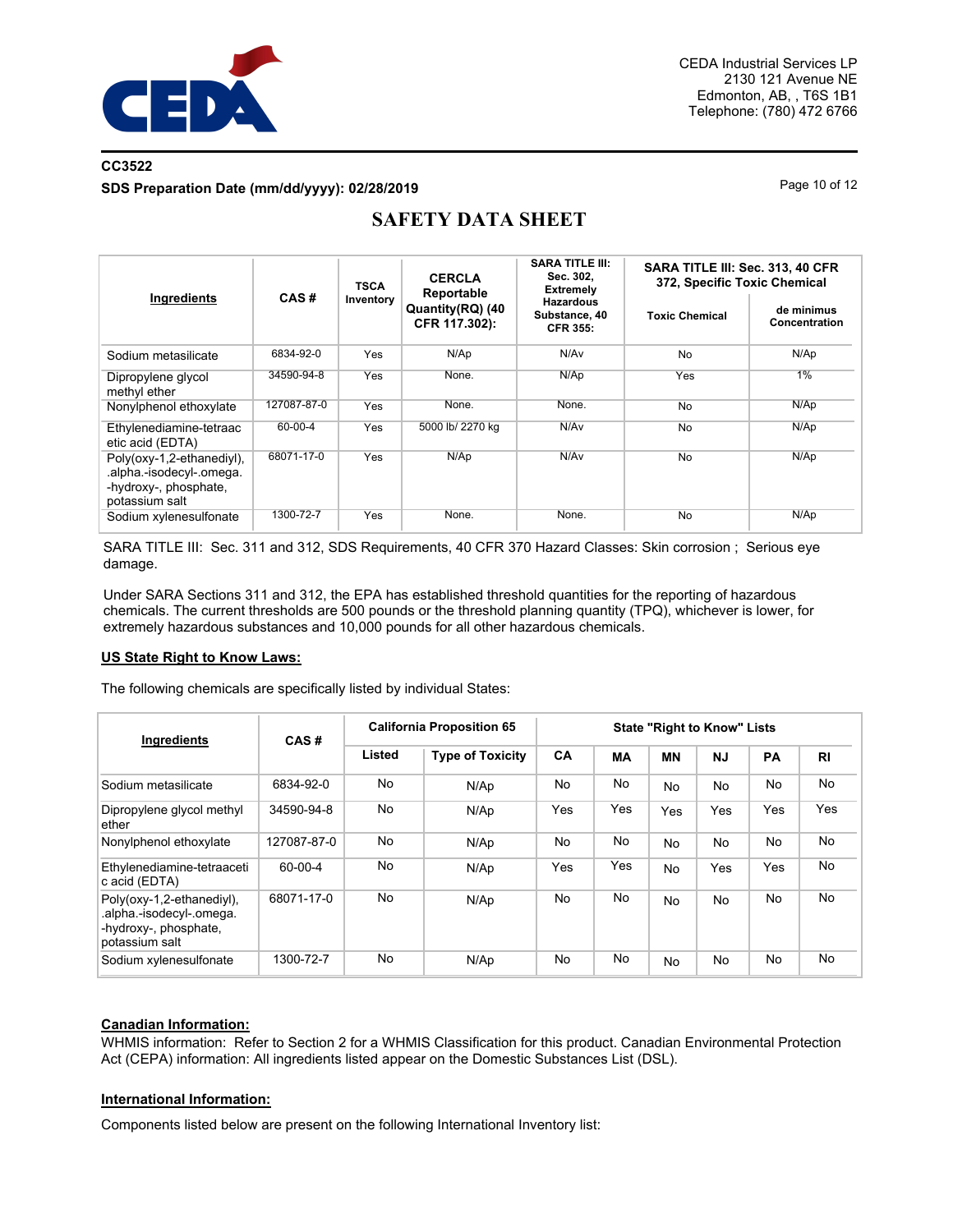

# **CC3522 SDS Preparation Date (mm/dd/yyyy): 02/28/2019 Page 11 of 12** Page 11 of 12

# **SAFETY DATA SHEET**

| Ingredients                                                                                      | CAS#        | European<br><b>EINECs</b> | Australia<br><b>AICS</b> | <b>Philippines</b><br><b>PICCS</b> | <b>Japan ENCS</b>       | Korea<br><b>KECI/KECL</b> | China<br><b>IECSC</b> | NewZealand<br><b>IOC</b> |
|--------------------------------------------------------------------------------------------------|-------------|---------------------------|--------------------------|------------------------------------|-------------------------|---------------------------|-----------------------|--------------------------|
| Sodium metasilicate                                                                              | 6834-92-0   | 229-912-9                 | Present                  | Present                            | $(1)-508$               | KE-12354                  | Present               | HSR003511                |
| Dipropylene glycol<br>methyl ether                                                               | 34590-94-8  | 252-104-2                 | Present                  | Present                            | Present                 | Present                   | Present               | Present                  |
| Nonylphenol ethoxylate                                                                           | 127087-87-0 | 500-315-8                 | Present                  | Present                            | $(7)-172$               | KE-26246                  | Present               | HSR003157                |
| Ethylenediamine-tetraac<br>etic acid (EDTA)                                                      | 60-00-4     | 200-449-4                 | Present                  | Present                            | $(2)-1296$ ; $(2)-1263$ | KE-13648                  | Present               | HSR003060                |
| Poly(oxy-1,2-ethanediyl),<br>.alpha.-isodecyl-.omega.<br>-hydroxy-, phosphate,<br>potassium salt | 68071-17-0  | Not<br>available.         | N/Av                     | N/Av                               | N/A <sub>v</sub>        | N/Av                      | Present               | N/Av                     |
| Sodium xylenesulfonate                                                                           | 1300-72-7   | 215-090-9                 | Present                  | Present                            | $(3)-1909$              | KE-11217                  | Present               | HSR003382                |

## **SECTION 16. OTHER INFORMATION**

**Legend :**

ACGIH: American Conference of Governmental Industrial Hygienists CA: California CAS: Chemical Abstract Services CERCLA: Comprehensive Environmental Response, Compensation, and Liability Act of 1980 CFR: Code of Federal Regulations CSA: Canadian Standards Association DOT: Department of Transportation EPA: Environmental Protection Agency HMIS: Hazardous Materials Identification System HSDB: Hazardous Substances Data Bank IARC: International Agency for Research on Cancer IATA: International Air Transport Association ICAO: International Civil Aviation Organisation IMDG: International Maritime Dangerous Goods Inh: Inhalation LC: Lethal Concentration LD: Lethal Dose MA: Massachusetts MN: Minnesota N/Ap: Not Applicable N/Av: Not Available NFPA: National Fire Protection Association NIOSH: National Institute of Occupational Safety and Health NJ: New Jersey NTP: National Toxicology Program OSHA: Occupational Safety and Health Administration PA: Pennsylvania PEL: Permissible exposure limit RCRA: Resource Conservation and Recovery Act RI: Rhode Island RTECS: Registry of Toxic Effects of Chemical Substances SARA: Superfund Amendments and Reauthorization Act STEL: Short Term Exposure Limit TDG: Canadian Transportation of Dangerous Goods Act & Regulations TLV: Threshold Limit Values TWA: Time Weighted Average WHMIS: Workplace Hazardous Materials Identification System